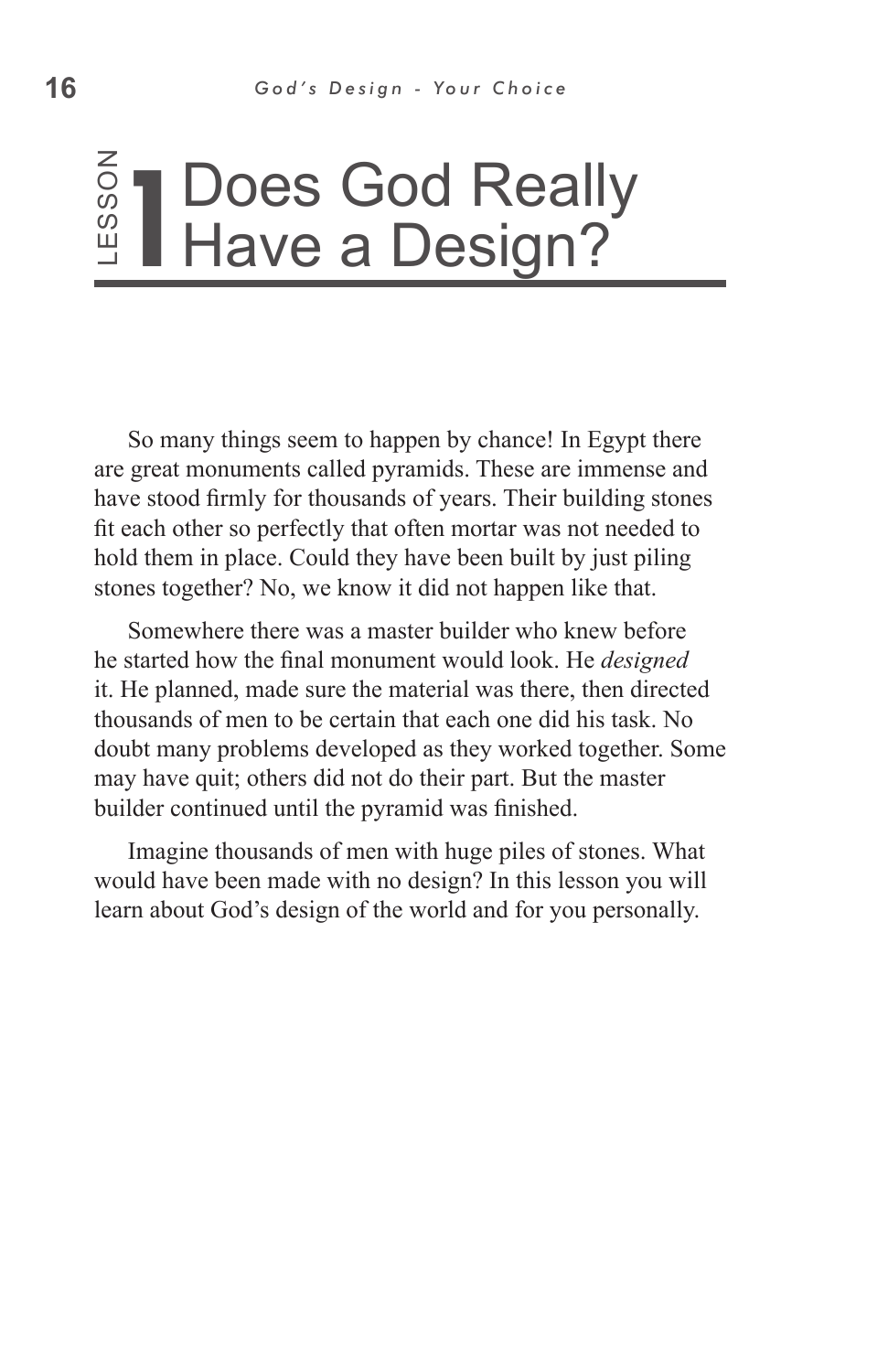### *The Plan*

- A. God Has a Design for Everything
- B. God Has a Design for People
- C. Others Have Experienced God's Design
- D. You Can Experience God's Design

#### *The Goals*

- 1. Give examples of God's design.
- 2. Describe the basic characteristics of God's design for people.
- 3. Identify God's design in the lives of biblical people.
- 4. Describe a situation in which God is working out His design in your life.

# **A. God Has A Design For Everything**

**Goal 1.** Give examples of God's design.

God has a design for everything. He told Job that He had designed how deep the oceans would be, when the sun would come up, and how big the earth would be. He designed the stars and created the lightning. God even designed how animals give birth! He put strength in the ox and majesty in the horse. He made the eagle so it could soar to the highest mountains (Job 38–39).

God designed everything, and humankind was the finest part of His design. He gave special attention to His design for people because He had a special purpose for them.

God made human beings more like himself than like the animals. God wants fellowship; He made us so that we could enjoy fellowship with Him. God thinks and plans; He made us so that we could think and plan. God loves; He made us so that we could love. God has choice; He made us so that we could choose.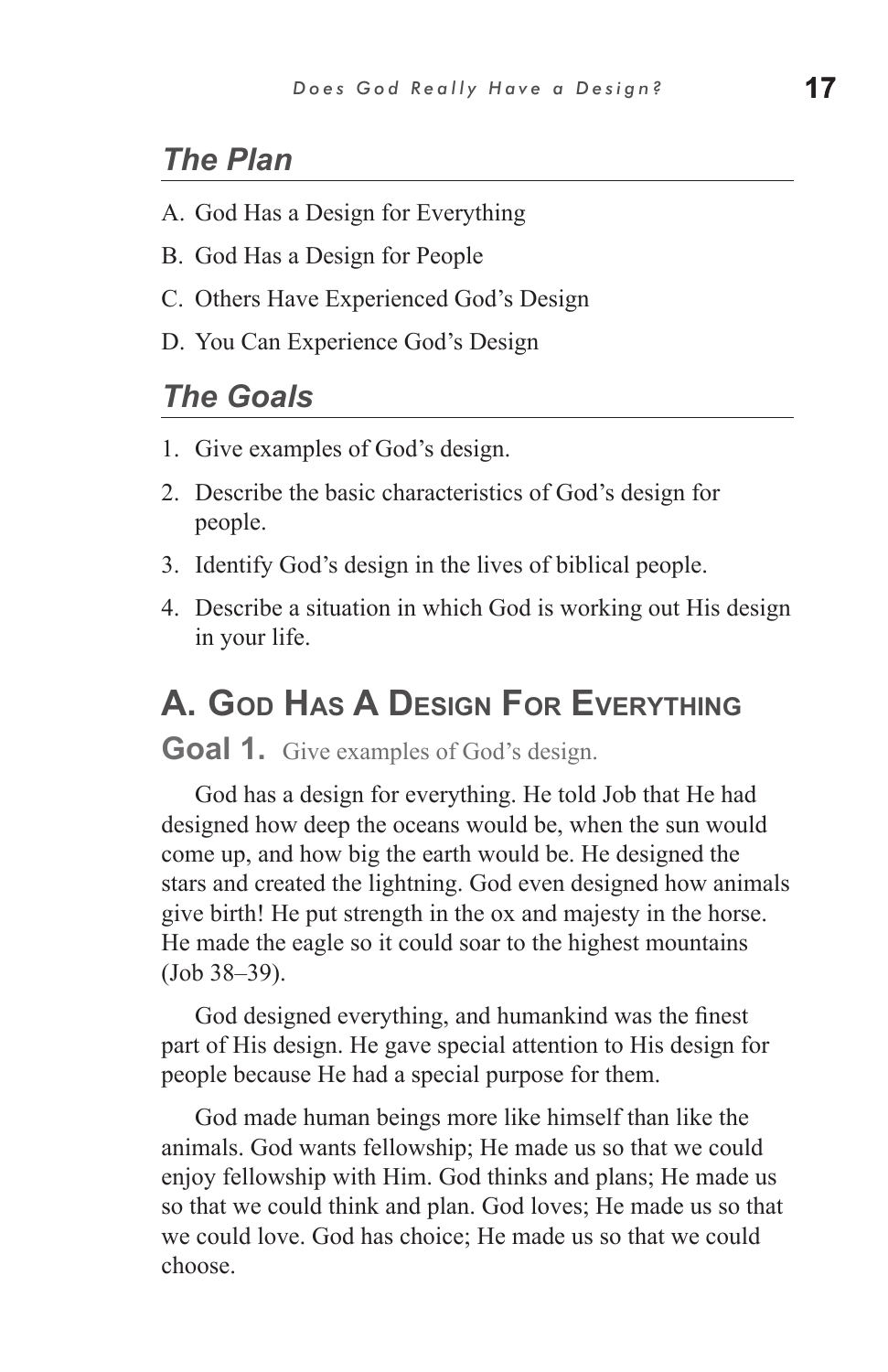God has a design for each person, but not everyone has chosen to do what God has planned. Actually, the Bible says that each one has chosen to do what he wanted (Romans 3:23). But even this has not changed God's plan! You have learned in your own experience that God has given you and all people the opportunity to be part of His great design through His salvation. We can cooperate with Him and one day be like Him.

## *Application*

In each of these application sections, the questions or exercises will help you review or apply what you have just studied. Follow the directions given for completing each one. When you are directed to, write your answers in your notebook. If you need to, review the section entitled How to Answer Study Questions at the beginning of this study guide.

**1** Read Genesis 1 in your Bible. Name two things God designed which are described in that chapter.

. . . . . . . . . . . . . . . . . . . . . . . . . . . . . . . . . . . . . . . . . . . . . . . . . . .

**2** We know that God has choice. Describe a choice you have made which shows that you are like God in having the ability to choose.

. . . . . . . . . . . . . . . . . . . . . . . . . . . . . . . . . . . . . . . . . . . . . . . . . . . **GENERAL** 

Check your answers with those given at the end of this lesson.

# **B. God Has A Design For People**

**Goal 2.** Describe the basic characteristics of God's design for people.

A design for something has certain features or characteristics. For example, the design for a house includes plans for it to have walls, windows, doors, and rooms. We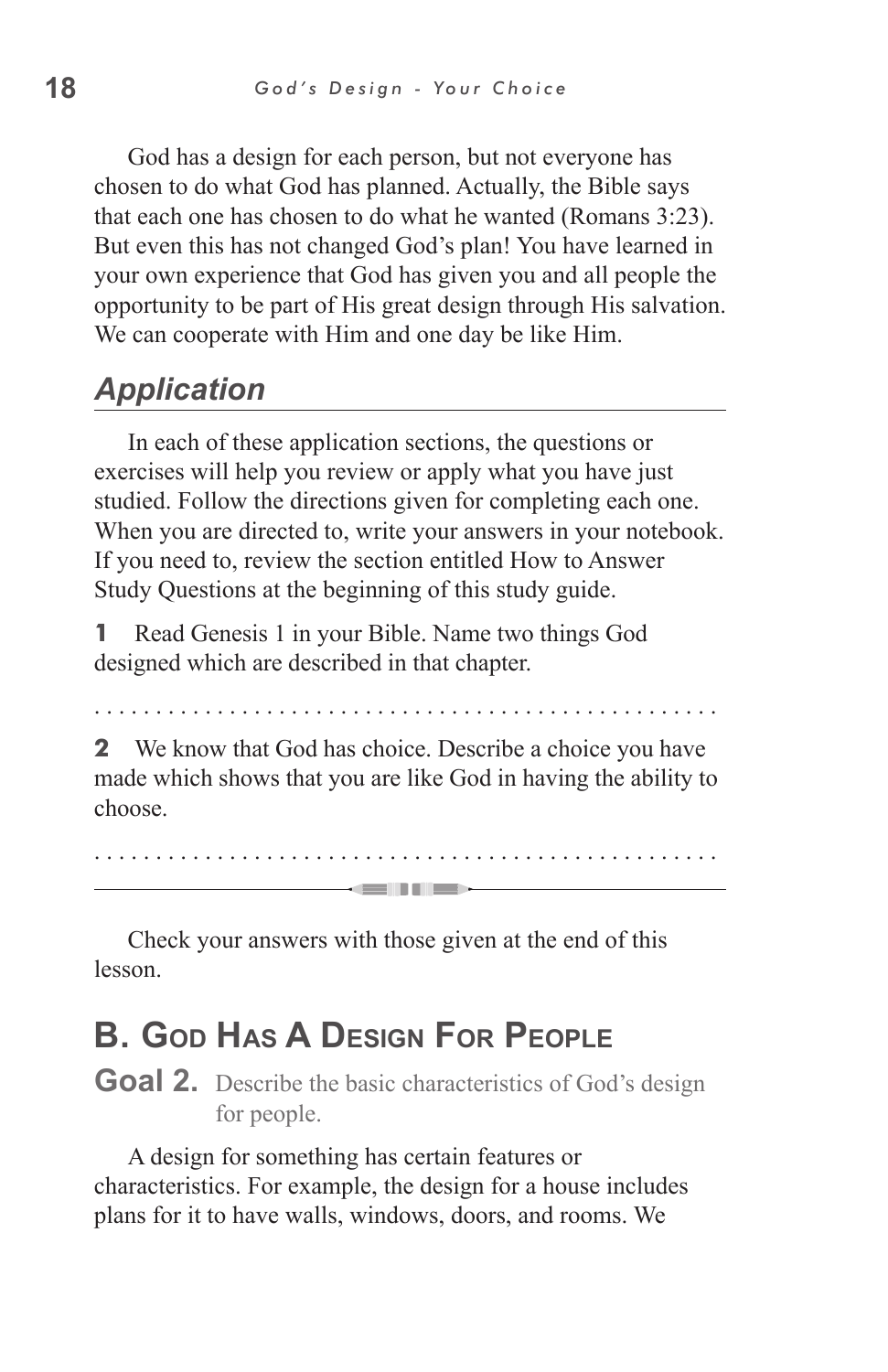have said that God has a design for people. What are the characteristics of His design?

### God's Design Begins With Knowledge

David was one of the leaders of God's people. He wrote many of the Psalms in the Bible. In Psalm 139 he said that God knew both his actions and his thoughts. God even knew what he was going to say before he said it. God had made David and formed him in his mother's womb.

## *Application*

**3** Read in your Bible each verse given in the references below. Beside each reference, write what the person said that God knew about him. God knows these things about you too.

| <b>a</b> ) $\text{Job } 23:10 \ldots \ldots \ldots \ldots \ldots \ldots \ldots \ldots \ldots \ldots$ |
|------------------------------------------------------------------------------------------------------|
|                                                                                                      |
|                                                                                                      |
|                                                                                                      |
|                                                                                                      |

God made not only David; He also made you. He loved David even though He knew everything about him. He loves you in the same way. He planned for your birth, your salvation, your life, and even your eternity. If you will cooperate with Him and choose to follow His plan for your life, He will effectively and actively guide you (Philippians 2:13).

#### God's Design Includes Diversity

Humans belong to many races and nationalities. Think of the variety of hair, shapes of eyes, and color of skin. And within each race we look different from one another. We have different ideas; we like different kinds of food. Isn't it good that God made us as individuals?

Even in a family sometimes the children do not appear to be related to each other. Some are thin and others are heavy. Some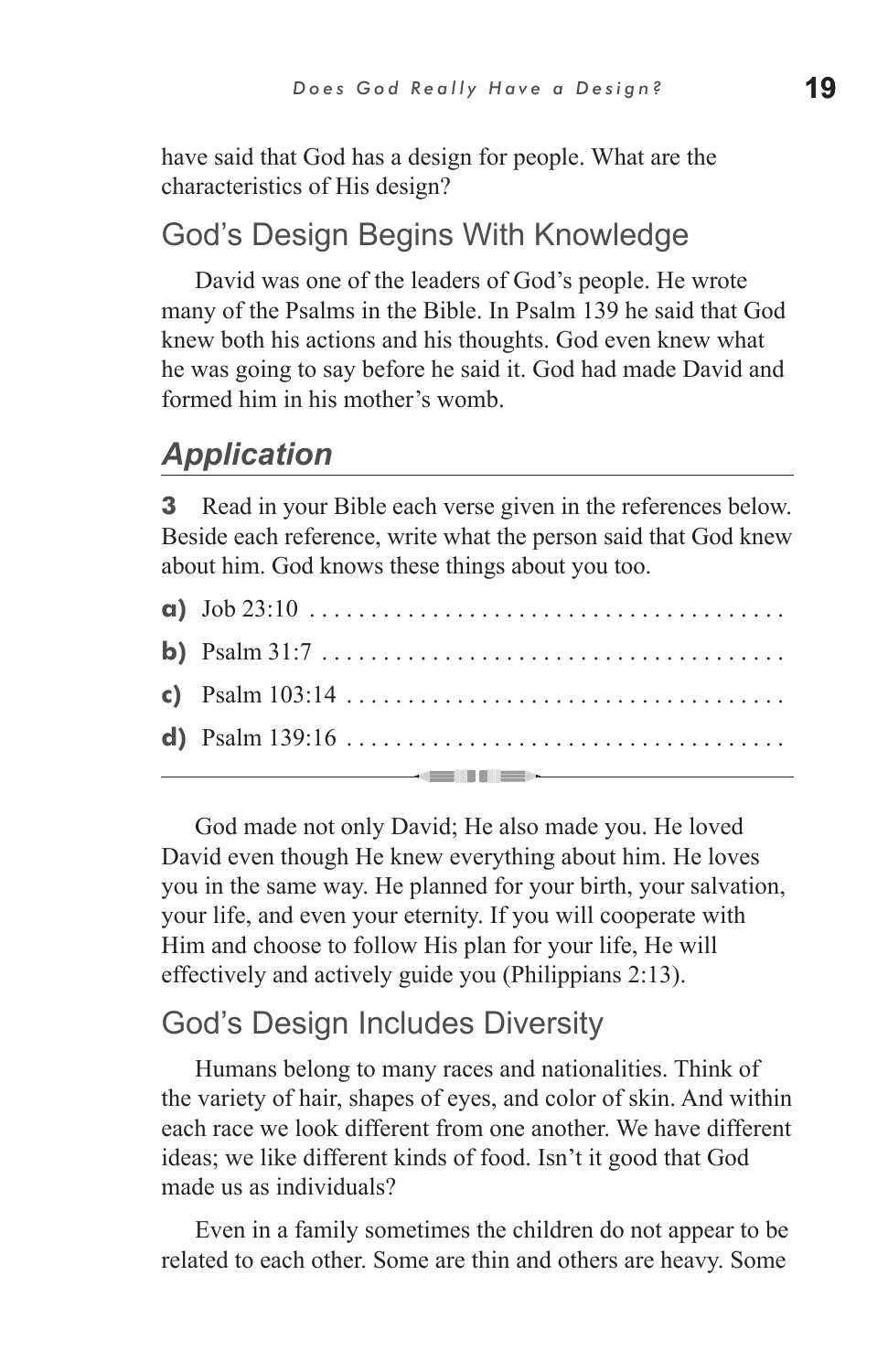may have dark hair; others have light hair. But these differences are not important to the parents if they love their children. The important thing to the parents is that the children belong to them.

God designed the differences that we see. He planned us to be individuals. This is one of the wonderful things about His design. When we feel sometimes that no one else is exactly like us, it is because that is true!

## *Application*

**4** Name a way in which you are different from one of your **friends** 

. . . . . . . . . . . . . . . . . . . . . . . . . . . . . . . . . . . . . . . . . . . . . . . . . . . an Time

#### God's Design Involves a Standard

Can we think back to the pyramid that we talked about? It is not important for all the stones to be alike. It is important for them to fit together. They all must be made so that they are usable—each one shaped according to the builder's design.

In the same way we must be shaped according to God's design, and this design involves a standard or pattern. Ephesians 4:13 tells us that the standard for our lives is the "whole measure of the fullness of Christ." This is the goal towards which God is leading us through the teaching of His Word. As we allow Him to work in us, He changes us according to the standard and pattern of His Son. After all, we are His children. We should want to resemble Him.

This does not mean that we cease to be individuals. When children grow up they are mature like their parents and even know as much. In many ways they think like their parents. They may even begin to understand why their parents disciplined them, taught them, and often allowed them to face their own problems. But they are still individuals.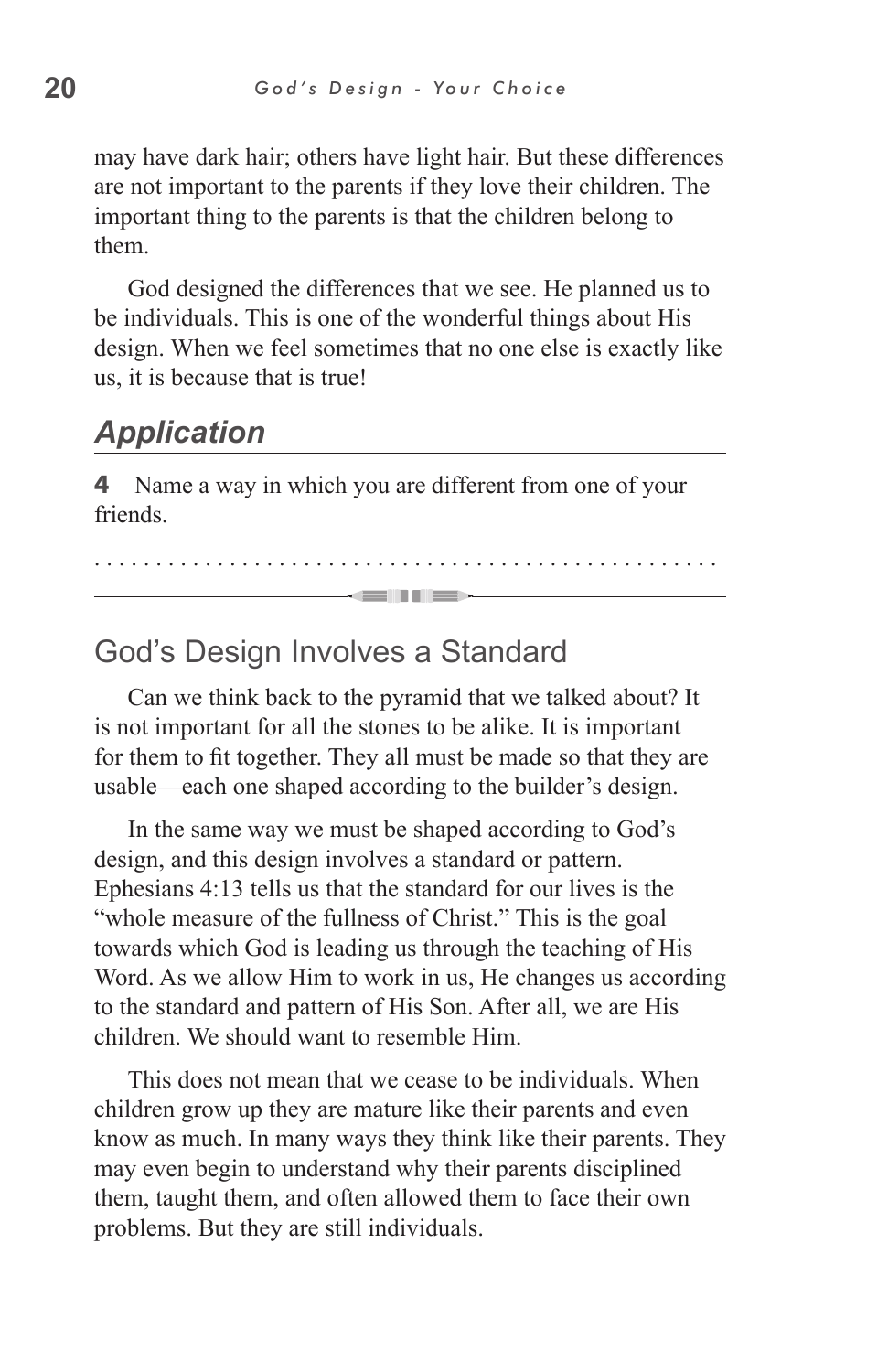If we honestly learn to obey Jesus Christ, one day we will be like Him. All of our present limitations will be taken away, and we will know God in a much deeper and intimate way. We will understand His purpose perfectly; love Him with a perfect love; and have perfect fellowship with Him.

#### *Application*

**5** Circle the letter in front of each statement about Christ which contains a *standard* for our lives.

- **a)** He did God's will.
- **b**) He was of the Jewish race.
- **c)** He spoke the truth.
- **d)** He spent His childhood in a small village.

#### God's Design Brings Togetherness

We are designed to fit together in God's plan. We may be weak where someone else is strong; others may be weak where we are strong. Several pictures are given in the Bible to illustrate this relationship we have with each other. As God's family we take on the characteristics of our Father and enjoy fellowship with each other (Ephesians 2:11–19). Together we are the building blocks of a temple in which God lives by His Spirit (Ephesians 2:20–22). Together we make up the bride of Christ (2 Corinthians 11:2, Revelation 21:9). Together we are an army (Ephesians 6:10–18).

an Tim

It is clear that God's plan or design for people is a plan of togetherness—together with Him and together with each other. It is reasonable, then, to expect that the design God has for us individually will not go against what He plans for others and for the rest of creation.

As we discover what God intends for us, we will see that He always has these two things in mind: 1) our *individual* development with Christ as our pattern, and 2) the development of our *relationships* with others who are in cooperation with God's design.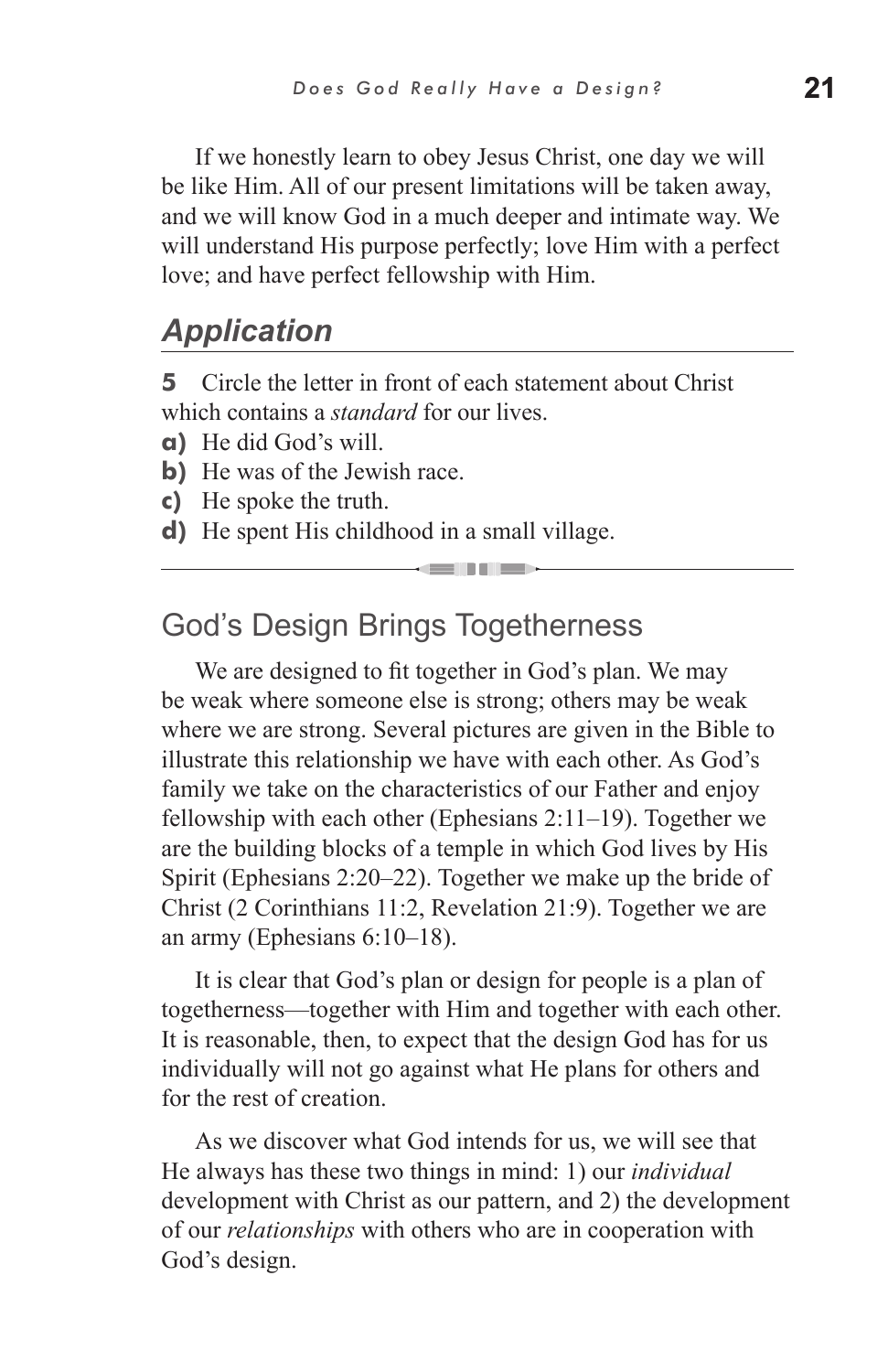## *Application*

**6** Which of the following is an example of how God's plan for us includes togetherness?

- **a)** Juan realizes that God knows everything about him including what is bad and what is good.
- **b**) Manuel and Ehab are both believers but belong to two different races.
- **c)** Pieta learns how to use her teaching ability to help Jenny lead a Bible study.

**7** Read each Bible verse given in the references below (left side). Then match it to the aspect of God's design it best expresses (right side). Write the number in front of the reference.

- **a)** John 10:14–15
- **b)** John 17:21
- **c)** 1 Corinthians 12:14
- 1) God's knowledge
- 2) Diversity
- 3) Standard
- 4) Togetherness

- **d)** Philippians 2:5
- **e)** 1 John 3:16

**8** Suppose a friend were to ask you this question: *What is God's design for people*? In your notebook, write a description of the four characteristics of God's design that you could give as your answer.

= 11 =>

# **C. Others Have Experienced God's Design**

Goal 3. Identify God's design in the lives of biblical people.

The Bible tells us about many people who experienced God's design in their lives. Let us consider the accounts of some of these people.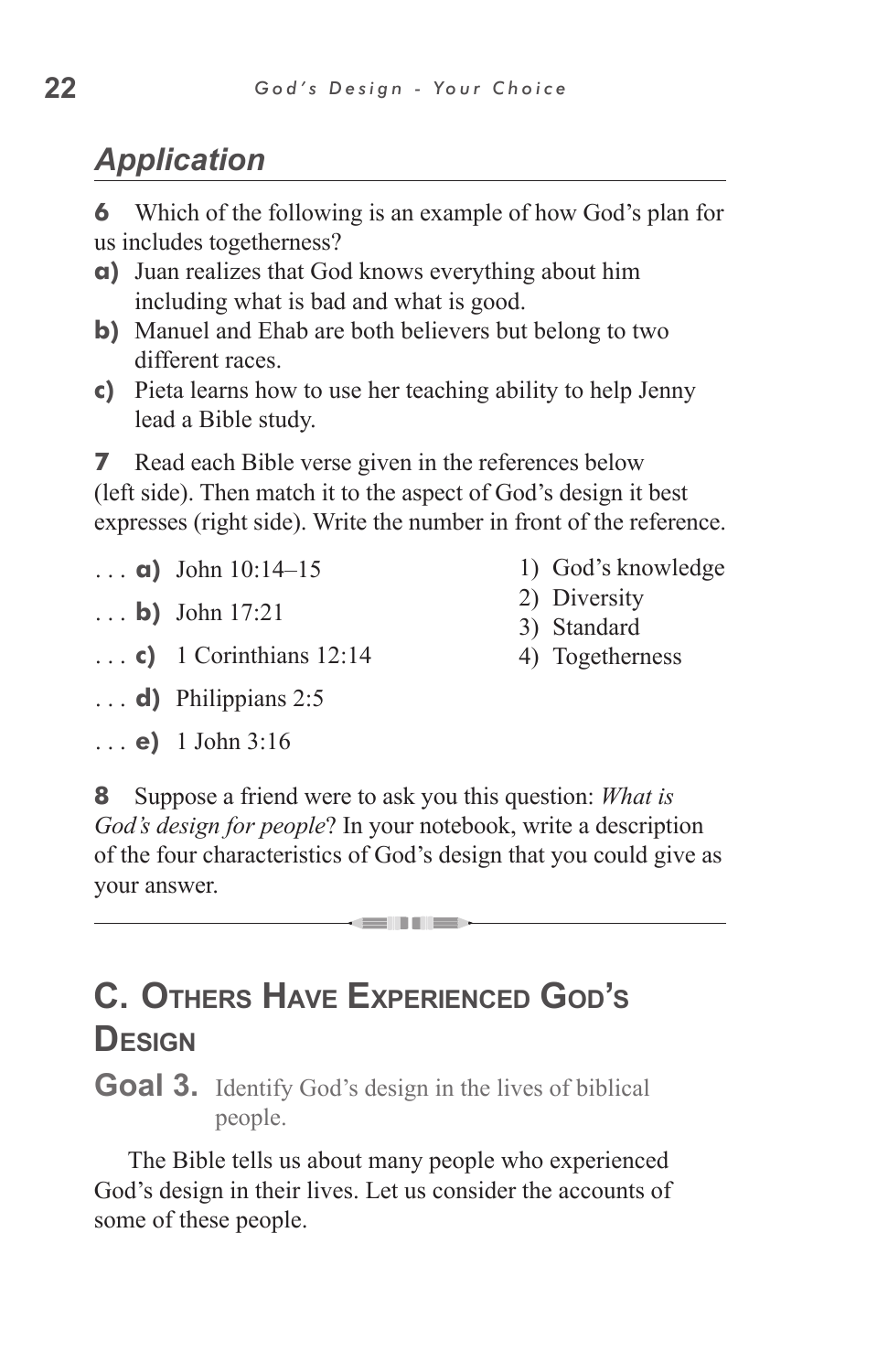#### The Disciples of Jesus

When Jesus was on earth He chose from among all His followers twelve disciples to be with Him (Mark 3:13–15). This was the key to His plan—He would be with them and change them. He chose them carefully, after spending all night in prayer (Luke 6:12–16). He also had a plan: to do the work the Father had sent Him to do (John 17:4).

The final goal in the plan of Christ for His followers was for them to be in perfect unity with each other and with Him (John 17:20–23). Yet when we read the stories of these various men in the Bible, we see immediately that they were not all alike.

Two were known as "Sons of Thunder" (Mark 3:17). John, one of these, was also referred to as "the disciple whom Jesus loved" (John 13:23). Peter needed to have more patience shown to him than to the others. Nathanael was spoken of as having nothing false in him (John 1:47).

The men came from different professions and backgrounds—from fishermen to tax collectors. And they kept their individual personalities. Yet being with Christ brought them together. They became known as the "twelve apostles." And their names are written on the foundations of the city of God (Revelation 21:14).

The twelve apostles went through many experiences with Christ. Sometimes they were comfortable; other times they were tired. On occasion they were fed miraculously; other times they bought their food. They enjoyed great victories and knew frustration. But by their staying with Christ the plan of God was fulfilled in them.

### *Application*

**9** The experience of Jesus' disciples shows us that in order to know God's plan the most important thing to do is to

- **a)** endure hardships and misfortunes.
- **b**) experience great miracles and victories.
- **c)** continue to remain with Christ.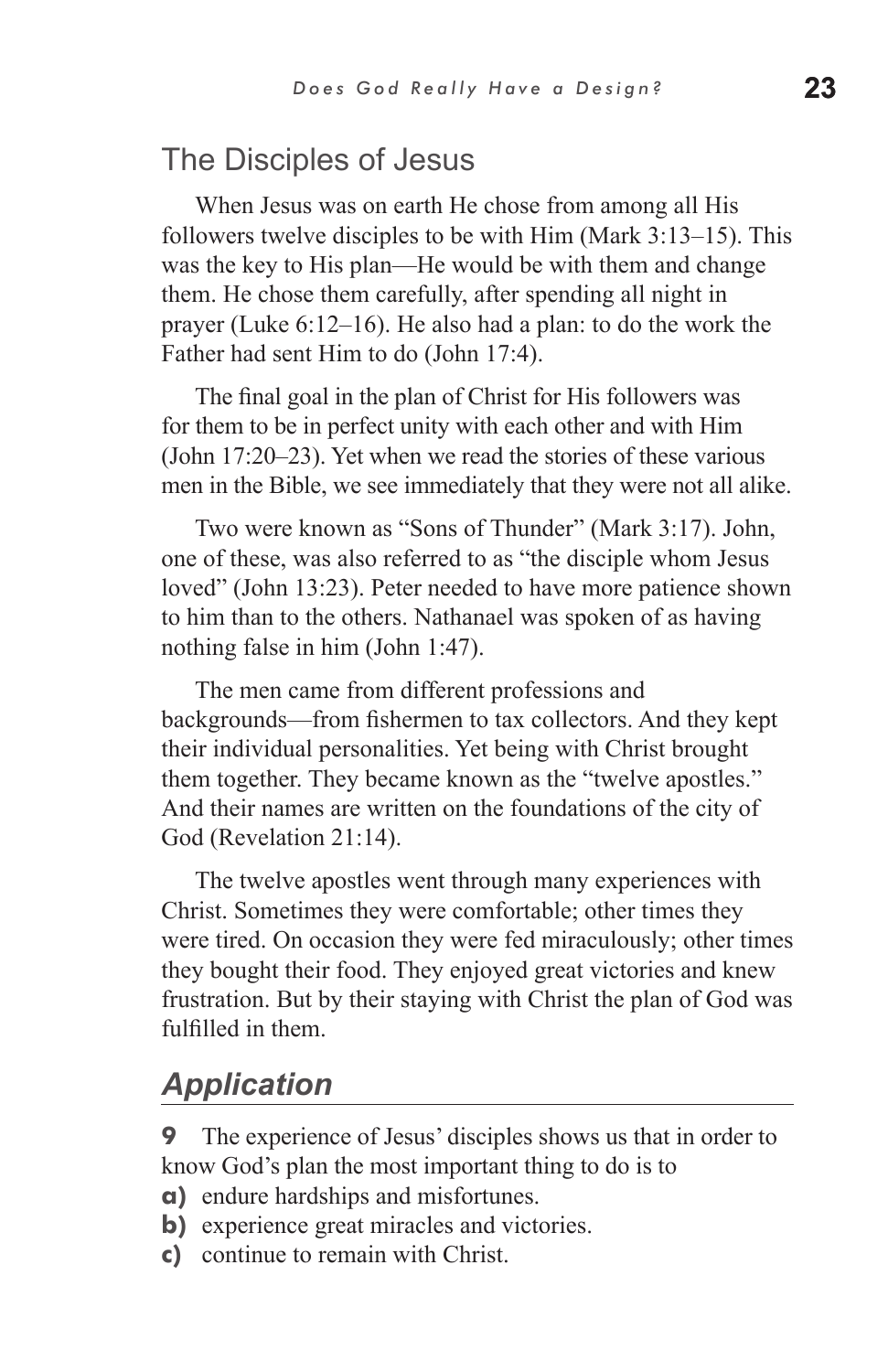**10** Peter's way of responding to Jesus was not like John's way. In regard to God's design, this fact illustrates the characteristic of

- **a)** diversity.
- **b)** knowledge.
- **c)** togetherness.

## Paul the Apostle

The great man of God whom we know as Paul the Apostle was known earlier in his life as Saul of Tarsus. At one time he hated Jesus Christ and anyone who followed Him. He was even responsible for the murder of Christians, for he thought they were blaspheming God. When God finally spoke personally to Saul, he was going to a city with letters that would allow him to arrest the followers of Christ.

Later on, when Paul looked at his earlier life, he called himself the worst of sinners (1 Timothy 1:15). If God's process could work in him, it will work in anyone who will submit to it. In 2 Timothy 4:7–8 Paul expresses to his young friend Timothy the confidence he had at the end of his life. He said that he had finished the race and kept the faith. As a result, he was sure that there was a prize ready not only for him, but also for all who would do the same.

## *Application*

**11** Following are three comments on Paul's life. Select the best comment about what Paul's life shows us concerning God's design.

- **a)** Some Christians have spent much of their lives in opposition to God's design.
- **b)** God's perfect will can be done in spite of a person's past failures.
- **c)** Every believer should realize that it is possible for him or her to experience failure.

<u> Selli III se</u>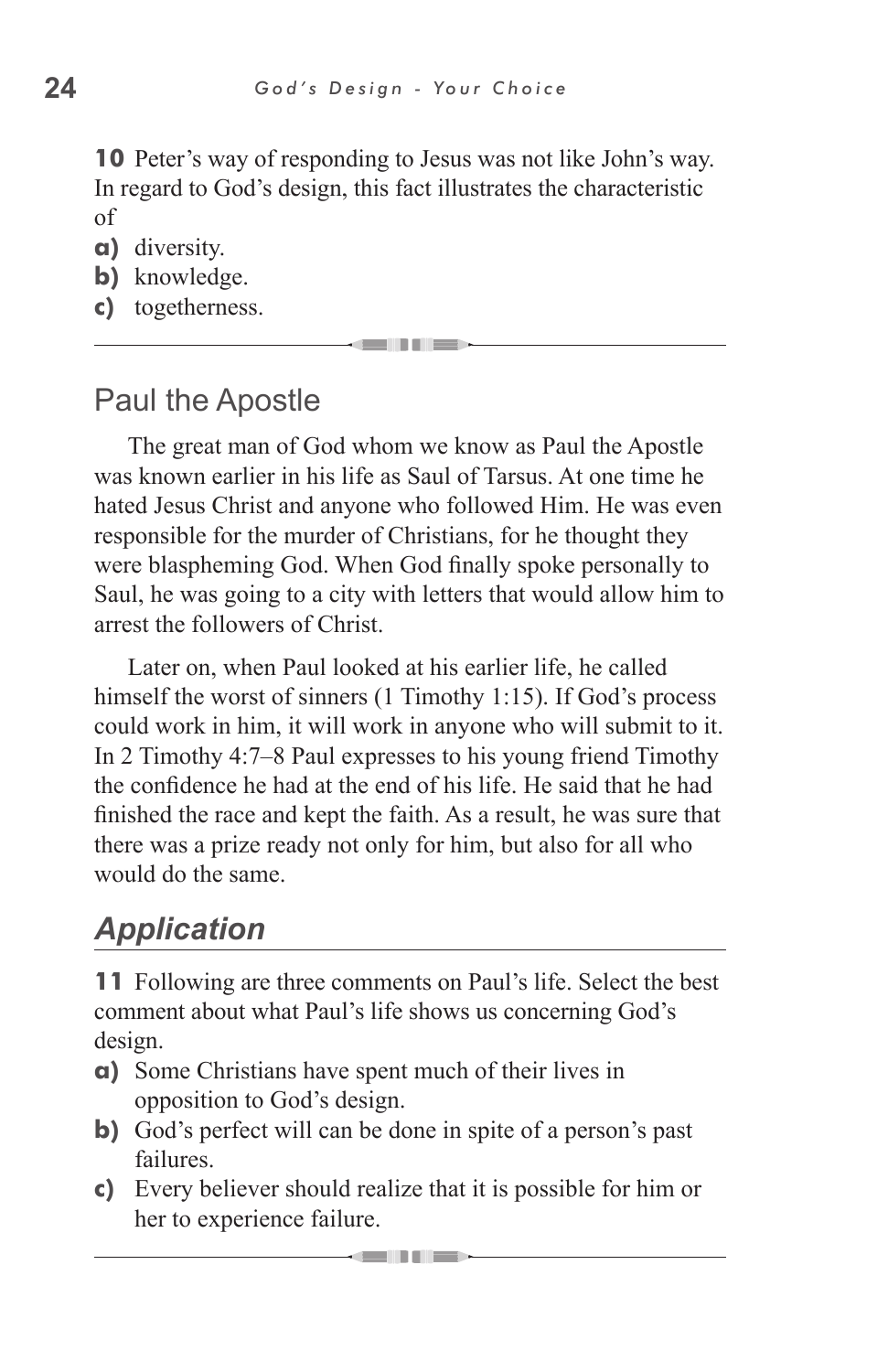## **D. You Can Experience God's Design**

#### **Goal 4.** Describe a situation in which God is working out His design in your life.

God's plan for you is as complete and personal as it was for each of the twelve disciples. The same closeness He had with them He wants with you (John 17:21). He is working in the same way in you and your circumstances as He worked in them and in their circumstances. And, as the life of Paul shows, He can fulfill His purpose in your life no matter what failures you may have had.

Once you realize that God has a design for you your outlook will be changed. You will begin to view differently some of the things that happen in your life.

A carpenter changes the shape of wood with a chisel or a saw and he smoothes it with sandpaper. A diamond does not reach its full value until the master jeweler has cut away the worthless part. Maybe God is working on you with special attention! We feel at times that we have been hammered, sawed, and sandpapered. We usually think that these things are happening simply because of "luck," people, or the situation we are in. Our reaction would be different, no doubt, if we believed they were part of God's process in our lives.

Romans 8:29–30 tells us about the process into which the events of our lives fit. Remember we studied the fact that God knows all about us? His plan for our lives begins there.

> For those God foreknew he also predestined to be conformed to the likeness of his Son, that he might be the firstborn among many brothers. And those he predestined, he also called; those he called, he also justified; those he justified, he also glorified. (Romans 8:29–30)

As you continue to study this course you will look at some ways God uses to change us. In particular, you will see how some circumstances can help us know what His will is. But from the beginning keep one thing in mind: God is bigger than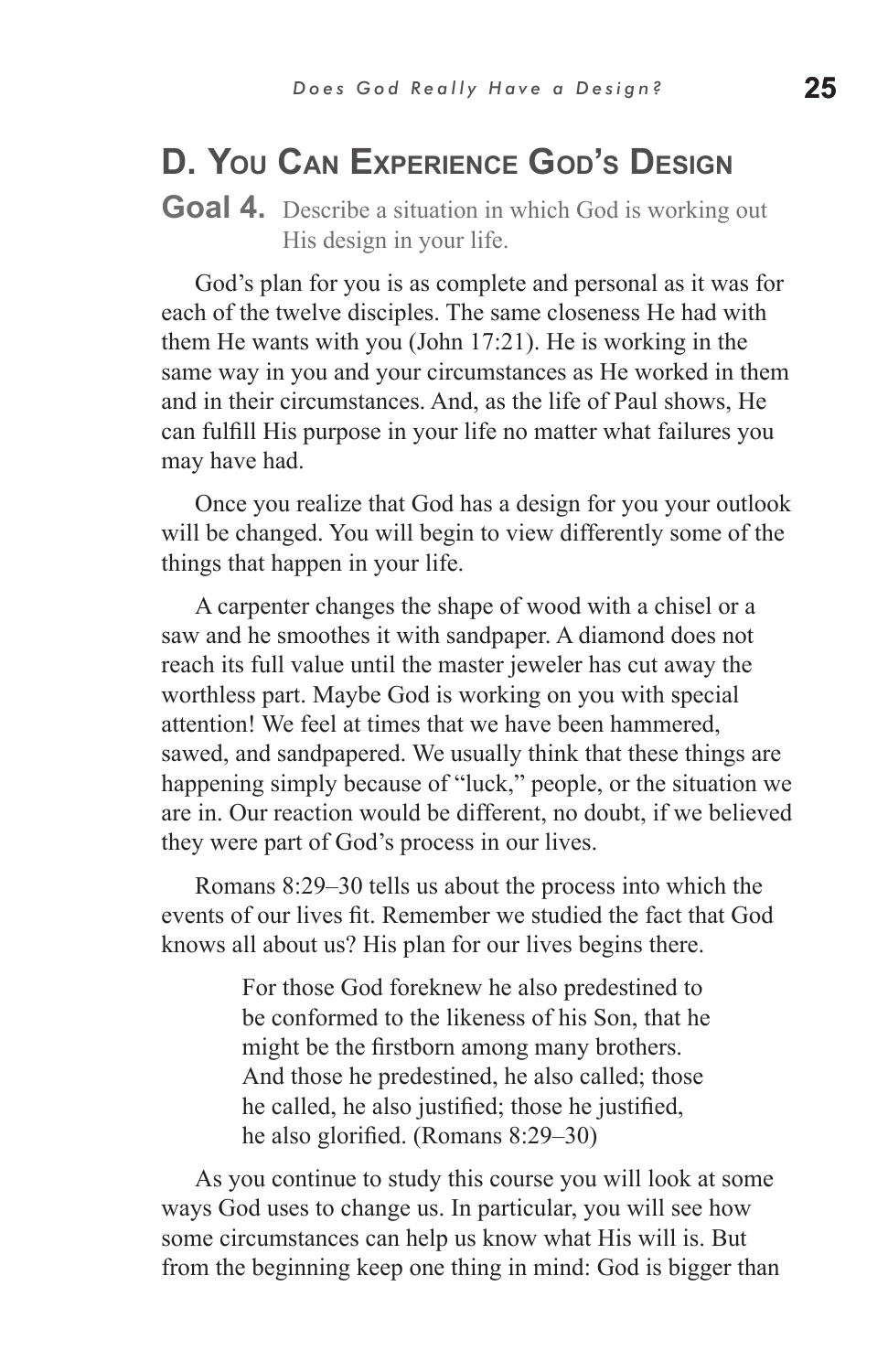any circumstance. He will use everything that happens to you to reach His final goal if you cooperate with Him (Romans 8:28).

## *Application*

**12** Read Romans 8:28. In your notebook, describe a circumstance or situation in your life. Then ask yourself this question: *How could God be using this circumstance to bring about His design for me*? Try to write an answer to the question.

In lesson 2 we will consider God's next step for you and how He wants to speak to you. Before you continue, read all of Psalm 139 and meditate on the wonderful truth it expresses about God's design in your life.

**CONTRACTOR**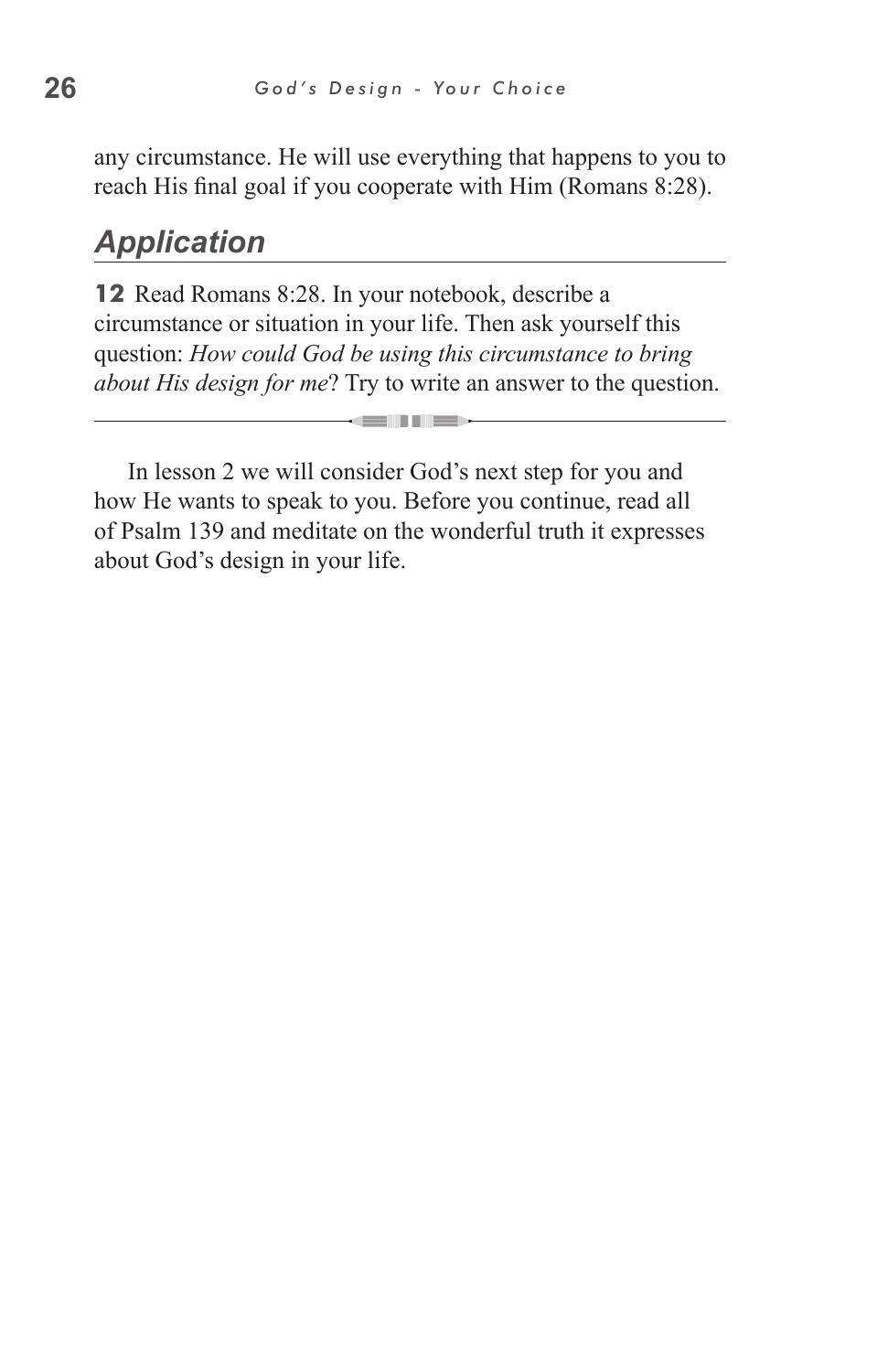## *Check Your Answers*

The answers to your study exercises are not given in the usual order. This is done so you will not easily see the answer to your next question ahead of time. Look for the number you need and try not to look ahead.

- **7 a)** 1) God's knowledge
	- **b)** 4) Togetherness
	- **c)** 2) Diversity
	- **d)** 3) Standard
	- **e)** 3) Standard
- **1** Your answers. Genesis 1 names several things that God designed such as these: the light and the darkness (vv. 3–4), the seas and the land (vv. 9–10), and human beings (vv. 26–27).
- **8** Your answer should include aspects of knowledge, diversity, standard, and togetherness as described in the lesson.
- **2** Your answer. Your decision to study this course shows that you are able to make choices. This is one way in which God made you like himself.
- **9 c)** continue to remain with Christ.
- **3** (In your own words)
	- **a)** His steps or way
	- **b)** His affliction or anguish
	- **c)** What he is made of; how he is formed
	- **d)** The number of his days
- **10 a)** diversity.
	- **4** Your answer
- **11 b)** God's perfect will can be done in spite of a person's past failures.
	- **5 a)** He did God's will.
		- **c)** He spoke the truth.